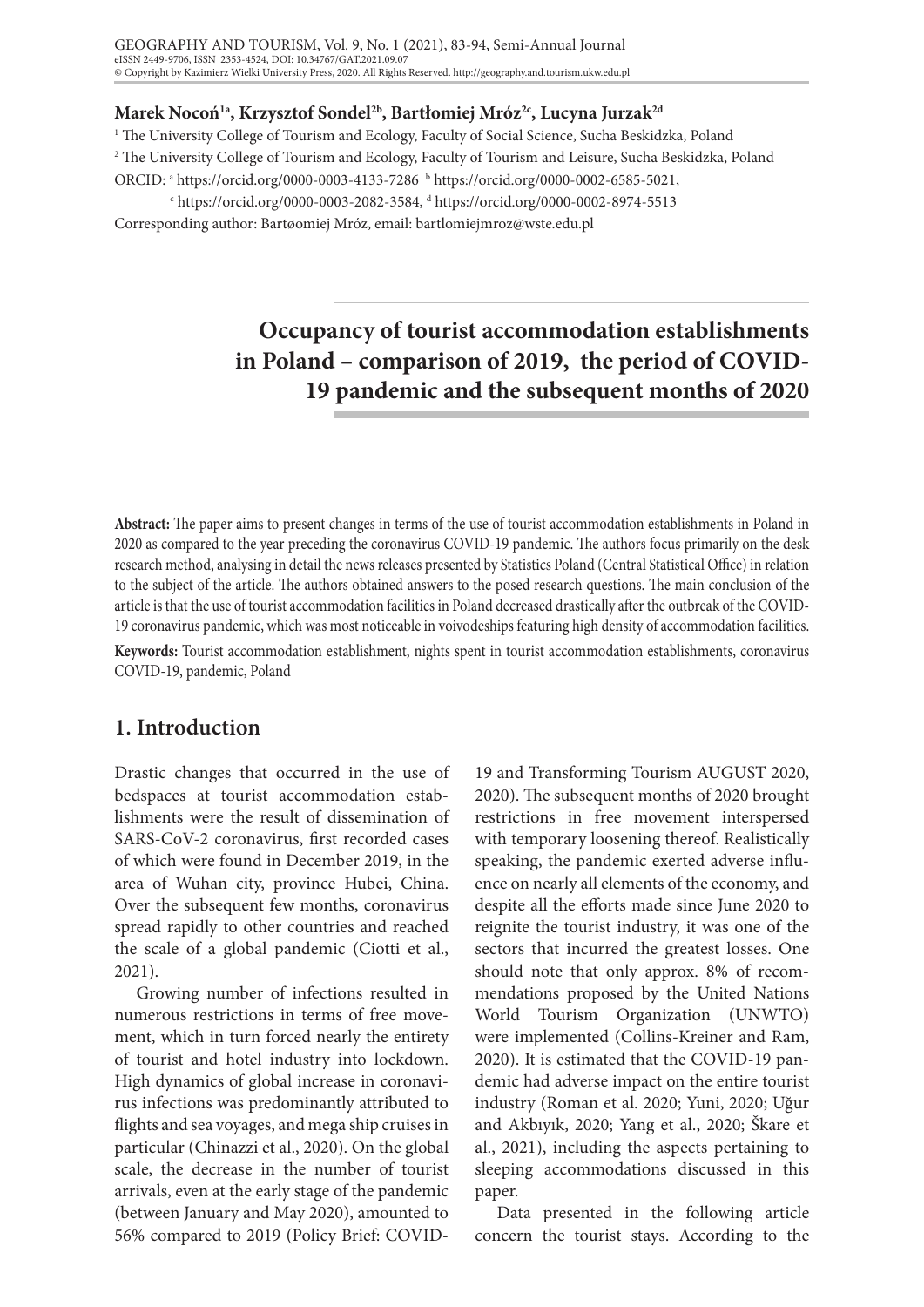United Nations World Tourism Organization (UNWTO) guidelines for statistical analysis, tourist is a visitor whose trip includes at least one overnight stay. Tourism is a collection of travels made for specific purposes (International Recommendations for Tourism Statistics 2008, 2010). The decrease in tourist stays directly influence the state of Tourism Economy (TE), the most important elements of which include hospitality industry, gastronomy, tourism agencies (tour operators and tourist agents), and activity of entities providing tourist attractions and tourist information. TE accounts for 10% of Gross World Product (Panasiuk, 2020). The authors focus on the analysis of the pandemic impact on the occupancy of tourist accommodation facilities, including the hospitality sector.

The influence of pandemic was observed especially in the most popular tourist destinations where the absence of tourists proved to be most apparent. On April 20<sup>th</sup>, 2020, almost half of the European tourist destinations became partially or entirely inaccessible after closing the country borders. Drastic declines were noted as early as the end of the first quarter of 2020. An example of this kind of destinations is the city of Kraków, where, according to the research performed in mid-March 2020, 78% of entrepreneurs representing the tourism industry indicated a decline in recorded sales on the level of practically 100% (Walas and Kruczek, 2020). The COVID-19 pandemic paired with the deterioration of tourists' financial status, true to the prognoses from 2020 (Korinth, 2020), influenced the decisions of the Poles concerning their prospective tourist trips, and interfered with the plans of foreigners wishing to stay in Poland.

This paper aims to present changes in the use of bedspaces in tourist accommodation establishments in Poland, in 2020, in relation to the year preceding the pandemic of coronavirus COVID-19. Sleeping accommodations constitutes one of the key elements of tourist development. Its density paired with the numer of bedspaces offered determine the reception capacity of a given area – town, city or region (Świstak and Świątkowska, 2018). The analysis of the abovementioned data is of importance from the standpoint of tourism development, as it affects tourist capacity of individual areas (Sala, 2015). The study may also prove useful from the perspective of establishments providing accommodation services, whose mode of operation pertaining to the stay of tourists in any given accommodation facility (Gaworecki, 2007) was subject to change during the pandemic.

# **2. Area description, methods and study material**

The following article sets out to present statistical data analysis concerning the use of tourist accommodation establishments in Poland in 2020. The subject of this study is the analysis of data pertaining to a specified group of tourist accommodation establishments, i.e. excluding facilities that offer fewer than 10 accommodation places (Table 1).

The collected data focus on a wide variety of facilities, which offers an opportunity to compare hotel objects – hotels, motels, boarding houses, camping, excursion hotels, youth hostels, shelters and tent camp sites (Ustawa z dnia 29 sierpnia 1997 r. o usługach hotelarskich oraz usługach pilotów wycieczek i przewodników turystycznych, 1997) – with other facilities providing tourists with accommodation services.

Conclusions to the analysis of statistical data are presented in the article. The authors focused particularly on comparing changes in the use of tourist accommodation base in individual quarters of 2020 with the data from 2019. The data indicating which voivodeship recorded the greatest decrease in relation to the situation before the pandemic outbreak are also of great importance.

During development of this article, the authors focused on the analysis of existing data, i.e. employed the desk research method, and formulated a hypothesis that the use of tourist accommodation base in Poland decreased drastically after the outbreak of the coronavirus COVID-19 pandemic, which was expected to be most apparent in voivodeships characterized by high density of accommodation facilities.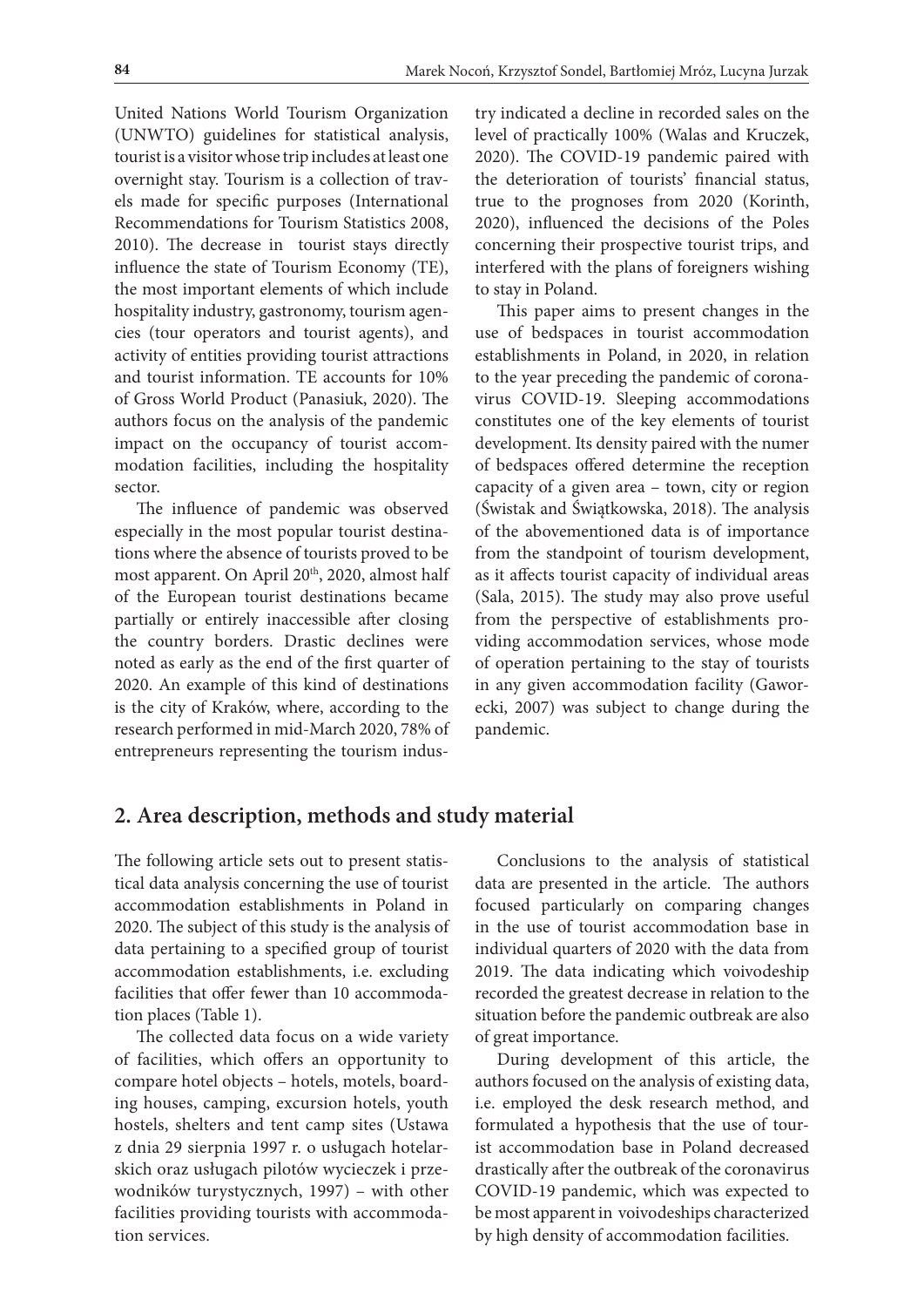| Hotel facilities          | Other facilities                 |  |  |  |
|---------------------------|----------------------------------|--|--|--|
| $\bullet$ hotels,         | • excursion hostels,             |  |  |  |
| • motels,                 | • shelters,                      |  |  |  |
| • boarding houses,        | • youth hostels,                 |  |  |  |
| • other hotel facilities. | • school youth hostels,          |  |  |  |
|                           | • holiday centres,               |  |  |  |
|                           | • holiday youth centres,         |  |  |  |
|                           | • training-recreational centres, |  |  |  |
|                           | • creative arts centres,         |  |  |  |
|                           | • holiday dwellings,             |  |  |  |
|                           | $\bullet$ camping,               |  |  |  |
|                           | • tent camp sites,               |  |  |  |
|                           | • hostels.                       |  |  |  |
|                           | • health resorts.                |  |  |  |
|                           | • rooms for guest,               |  |  |  |
|                           | • agrotourism lodgings,          |  |  |  |
|                           | • other unclassified.            |  |  |  |

**Table 1**. Typology of facilities under study as provided by Statistics Poland (based on Kraśniewska, et al. 2020)

The following research questions were posed:

- 1. How did the level of tourist accommodation occupancy change in comparison to the period before the pandemic?
- 2. In what type of facilities was the decrease in provided overnight stays highest?
- 3. Which voivodeships indicated, from the economic point of view, the most notable decrease in the number of provided overnight stays?

The analysis involves source materials comprising News Releases of Statistics Poland: Occupancy of tourist accommodation establishments in 2019, published on April  $6<sup>th</sup>$ , 2020, and Occupancy of tourist accommodation establishments in 2020, published on April  $6<sup>th</sup>$ , 2021. The data presented in the aforementioned materials enabled a detailed analysis of changes that occurred with regards to the use of accommodation facilities in Poland, both in terms of the typology of objects as well as their distribution and density in the country.

### **3. Results and Discussion**

Tourism is an important element of Polish Gross Domestic Product (GDP). On the basis of data from 2018–2019, a total increase in expenditure in the tourism economy was recorded at the level of 13.8%. As a result, the share of the tourism economy in GDP was 6.3% (Podstawowe dane statystyczne – turystyka w roku 2019 i ich zmiana w porównaniu do roku poprzedniego, 2019). Subsequent restrictions introduced with regards to the spread of COVID-19 since the end of the first quarter of 2020 led to the closure of facilities providing tourist accommodation services. One should note that the tourist accommodation sector is one of five main supply branches of the tourism market, which includes, inter alia, hotels, motels, boarding houses, rural lodgings, camping sites and others (Lewandowska et al., 2007). Complete lockdown of the tourism accommodation services sector in particular periods of 2020 drastically influenced the tourism economy, which in turn had adverse impact on Gross Domestic Product. According to the data made available by Statistics Poland, Polish real GDP decreased by 2.8% (Produkt krajowy brutto w 2020 roku – szacunek wstępny, 2021). The chart below shows the general change in the use of available sleeping accommodations in 2020 compared to 2019.

In 2020 the number of tourists who stayed at accommodation establishments decreased by 49.9% (17.8 million) compared to 2019, amounting to a total of 17.9 million tourists (Fig. 1).

In order to properly address the statistical data in question, it is necessary to distinguish between two types of examined indicators, both of which are of great importance from the economic point of view. The data presented in Figure 2 refer to the number of tourists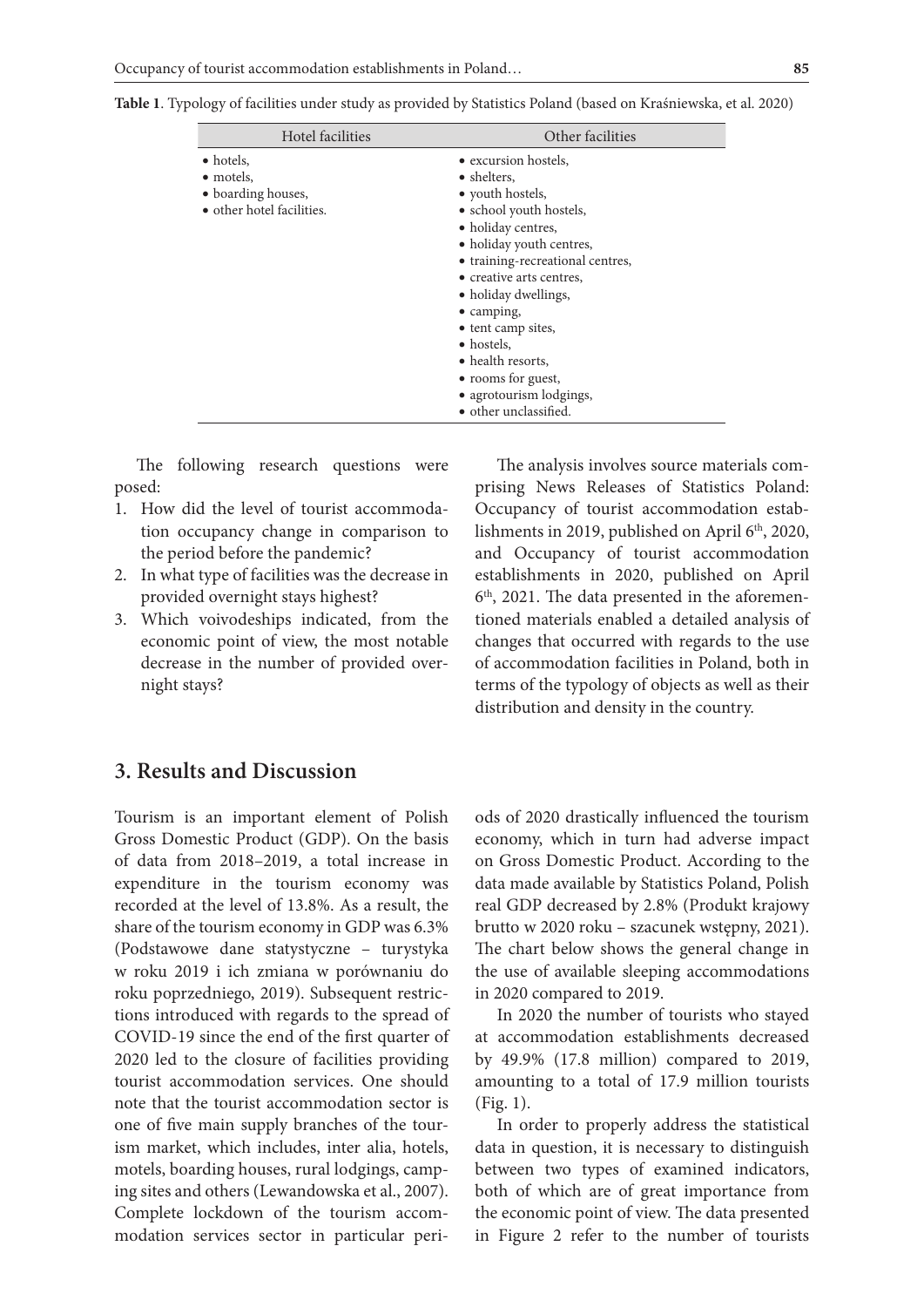

Figure 1. Tourists using accommodation establishments in 2019 and 2020 (Authors own elaboration based on the data obtained from Statistic Poland: Wykorzystanie turystycznych obiektów noclegowych w 2020 roku, 2021)

that stayed at accommodation establishments, while Figure 3 indicates the number of overnight stays provided to the above-mentioned tourists. The authors insist on distinguishing between these two indicators – the second one has a direct impact on the final financial result of the company providing the services.

Let us consider a simple example to illustrate this issue. If ten tourists stay at a facility that provides ten beds, and each of those individuals spends there three nights in a month, the total number of overnights will be 30. However, the exact same number of overnight stays would be had, if three tourists stayed at said facility for 10 nights. Depending on the type of facility, either scenario may prove more favourable than the other, and it is determined by the RevPAR index specified for a given accommodation object.



Figure 2. Tourists using accommodation establishments by month in 2019 and 2020 (Authors own elaboration based on the data obtained from Statistic Poland: Wykorzystanie turystycznych obiektów noclegowych w 2020 roku, 2021)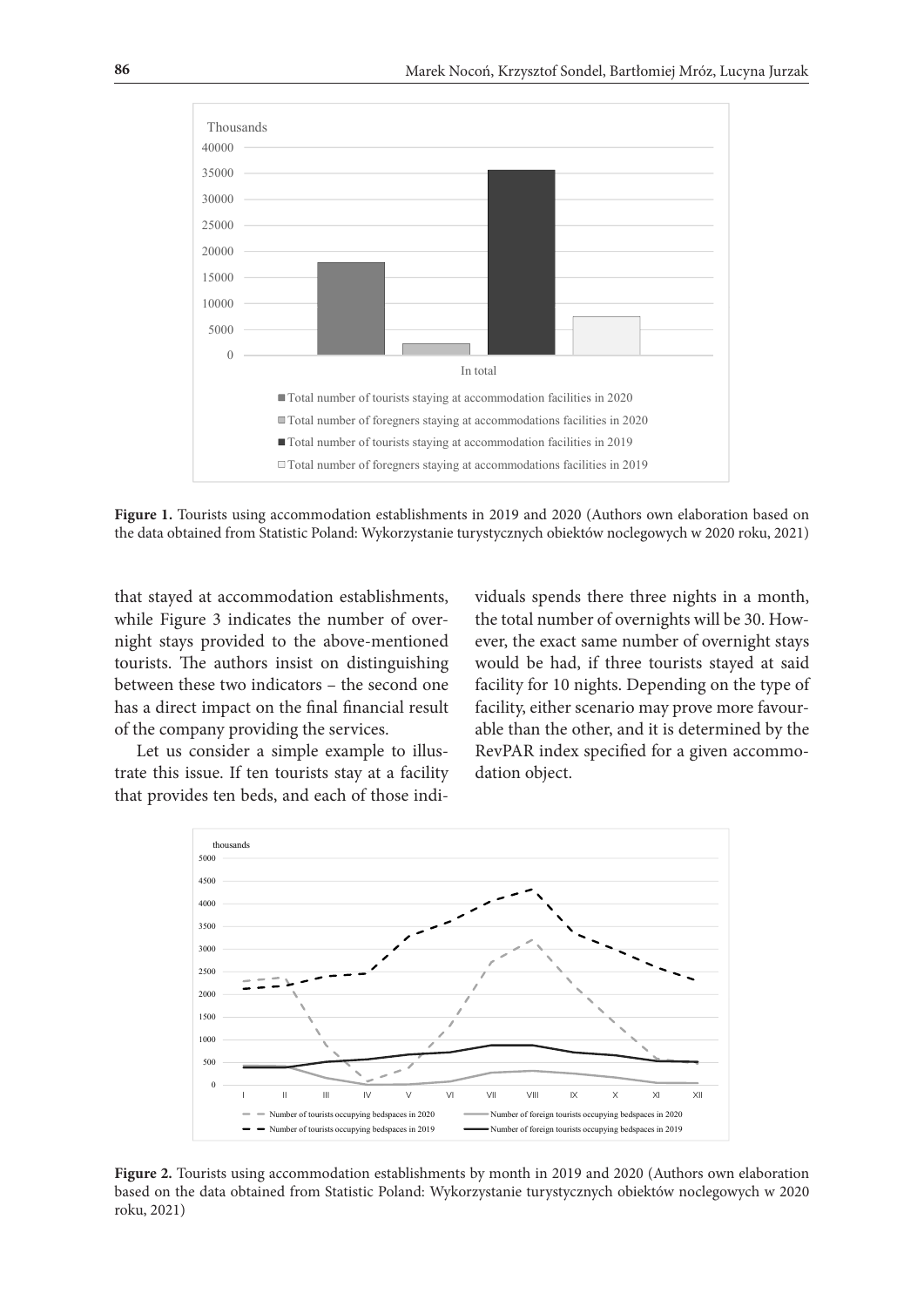Beginning of the year in Poland is a period when total number of tourists using accommodation services is typically low compared to the summer time. January and February 2020 were in line with the upward trend observed in previous years in terms of tourist trips and expenses allocated to this purpose. The trend was observed in Poland during the past several years. A drastic decrease in the number of tourists at accommodation establishments was noted in mid-March 2020, which coincides with the first confirmed COVID-19 cases in Poland.

Gradually developing epidemiological crisis forced the government to introduce restrictions on domestic and international movement, as well as on the use of accommodation infrastructure for purposes other than business travels. The figure clearly indicates the exact moment when national lockdown came into force, which can be surmised from the sudden drop in the number of overnight stays at accommodation facilities. The period of strong restrictions lasted until June. During this time, due to favourable weather conditions and relative improvement of situation, decisions were made to ease the restrictions. As presented in Figure 2, June and August mark the months of high summer season. The number of tourists started decreasing as expected at the beginning of the school year, in September, and continued to gradually decrease until December.

In 2020 this decline was neither linear nor gradual. The surge in Covid-19 infections confirmed at the end of October paired with the subsequent reinstatement of restrictions in the tourism industry caused a drastic drop in the number of tourists in the country to the value below 533 thousand. The total number of tourists in 2020, compared to 2019, decreased by 49.9% and amounted to 17.9 million, which includes 2.3 million of foreign tourists. Thus, foreign tourists accounted for 13% of the total number of occupants of tourist accommodation facilities in 2020. Further analysis of the data presented in Figure 2 shows that in 2019 that group accounted for 21% of the total number. Such a drop in the number of foreign tourists was not only a result of the domestic policy, but also a consequence of limitations arising from the international law pertaining to border crossing.



**Figure 3.** Nights spent (overnight stays) at tourist accommodation establishments by months in 2019 and 2020 **(**Authors' own elaboration based on the data obtained from Statistic Poland: Wykorzystanie turystycznych obiektów noclegowych w 2020 roku, 2021)

The total number of overnights provided at tourist accommodation establishments in 2020 amounted to 51.4 million, which represents a 45% decrease compared to 2019. And thus, this confirms that the change in the number of tourists closely corresponds to the change in

the number of nights spent at accommodation facilities. In this respect, the difference between these two values amounts to 4%.

One should note that the total number of provided overnight stays includes 6.6 million of foreign tourists, which also represents a 64.4%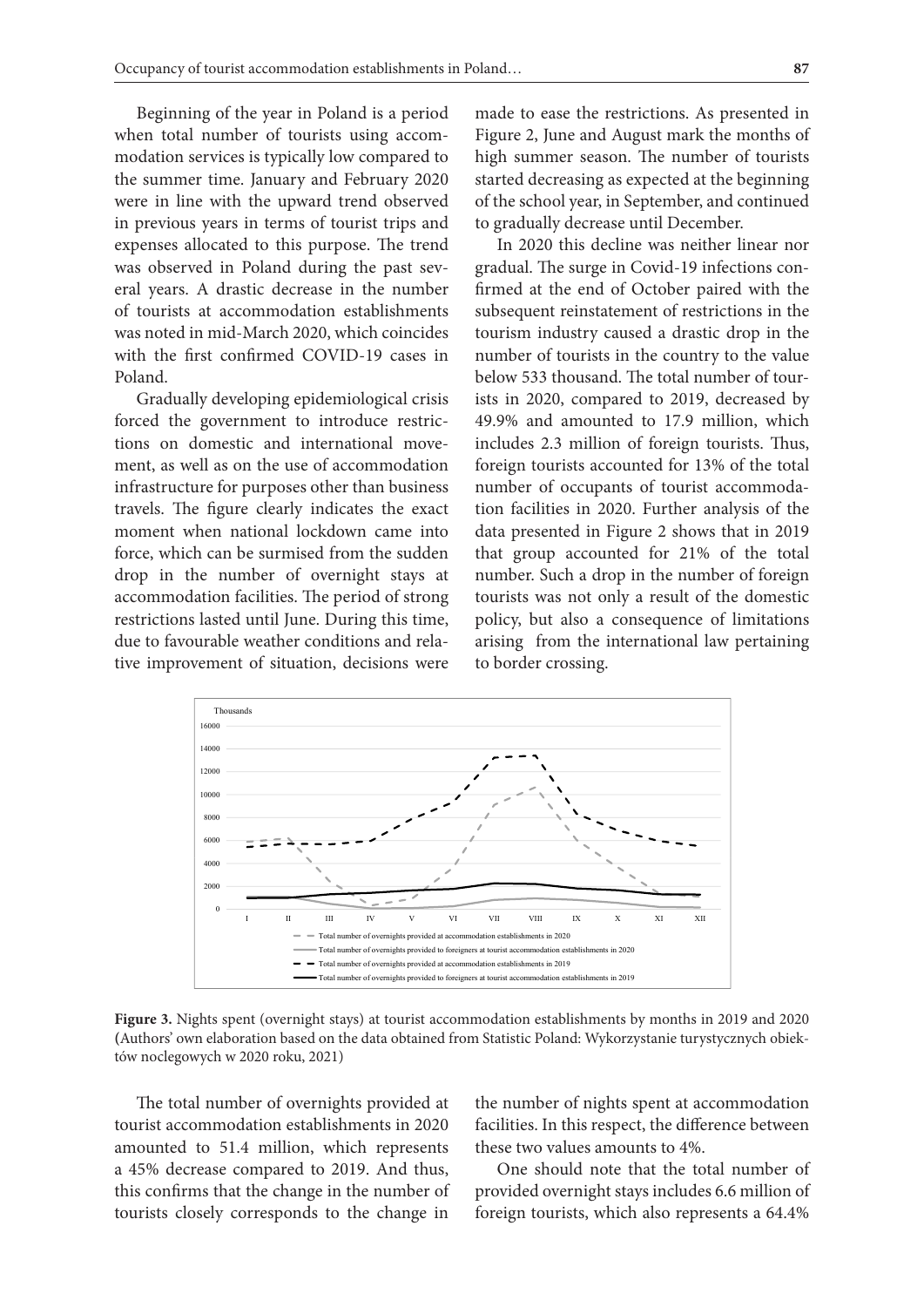#### decrease in comparison with the previous year. The altered structure of provided overnights is

a consequence of the same factors that affected the change in the total number of tourists.

**Table 2.** Number of tourists using accommodation and provided overnights against the occupancy rate of bedspaces at accommodation establishments by facility types in 2019 (based on the data obtained from Statistic Poland: Wykorzystanie turystycznych obiektów noclegowych w 2020 roku, 2021)

|                                  | Tourists using accommodation |                              | Provided overnight stays |                              |                                          |
|----------------------------------|------------------------------|------------------------------|--------------------------|------------------------------|------------------------------------------|
| <b>FACILITY TYPE</b>             | in total                     | foreign tourists<br>included | in total                 | foreign tourists<br>included | Occupancy rate<br>of bedspaees<br>(in %) |
|                                  |                              |                              |                          |                              |                                          |
| In total                         | 35 668.1                     | 7470.5                       | 93 342.7                 | 18 683.6                     | 40.6                                     |
| Hotel facilities                 | 27 222.9                     | 6 5 8 2.5                    | 53 717.1                 | 15 089.7                     | 41.7                                     |
| Hotels                           | 23 511.6                     | 6 0 1 4.1                    | 44 848.2                 | 13 203.2                     | 44.1                                     |
| Other hotel facilities           | 2 8 4 5 .0                   | 477.6                        | 6 800.5                  | 1690.1                       | 33.5                                     |
| <b>Boarding houses</b>           | 641.0                        | 59.0                         | 1 7 1 1 . 3              | 156.6                        | 30.9                                     |
| Motels                           | 225.3                        | 31.9                         | 357.2                    | 39.7                         | 25.4                                     |
| Other facilities                 | 8 4 4 5 .2                   | 888.1                        | 39 625.6                 | 3 5 9 3.9                    | 39.1                                     |
| Holiday centres                  | 1898.2                       | 105.5                        | 10 336.2                 | 601.5                        | 41.1                                     |
| Training-recreational<br>centres | 1 0 9 5.5                    | 36.7                         | 3 847.1                  | 164.5                        | 32.5                                     |
| Rooms for guest                  | 1 0 1 2.6                    | 103.1                        | 3 5 3 7 . 3              | 390.8                        | 26.8                                     |
| Other unclassified               | 935.9                        | 107.7                        | 3 0 2 0.9                | 644.5                        | 30.0                                     |
| Health resorts                   | 874.3                        | 49.1                         | 11 102.4                 | 425.1                        | 79.6                                     |
| Hostels                          | 804.7                        | 266.5                        | 1795.4                   | 675.4                        | 46.9                                     |
| Holiday dwellings                | 388.3                        | 19.9                         | 1 488.1                  | 75.3                         | 30.3                                     |
| Camping sites                    | 313.0                        | 115.0                        | 955.1                    | 305.0                        | 27.3                                     |
| School youth hostels             | 310.8                        | 34.8                         | 851.5                    | 136.8                        | 19.3                                     |
| Shelters                         | 193.6                        | 5.4                          | 296.3                    | 7.4                          | 29.4                                     |
| Agrotourism lodgings             | 156.6                        | 8.7                          | 571.0                    | 48.3                         | 15.7                                     |
| Holiday youth centres            | 140.0                        | 0.8                          | 879.9                    | 8.6                          | 49.3                                     |
| Tent camp site                   | 102.7                        | 14.0                         | 325.5                    | 37.8                         | 17.3                                     |
| <b>Excursion</b> hostels         | 95.6                         | 5.2                          | 283.5                    | 20.4                         | 29.1                                     |
| Youth hostels                    | 81.1                         | 13.5                         | 194.2                    | 45.1                         | 31.0                                     |
| Creative arts centres            | 42.3                         | 2.1                          | 141.3                    | 7.6                          | 26.8                                     |

In 2019, in Poland there were 825.5 thousand bed places available in total, 70% of which were vacant throughout the entire year. Following the methodology adopted by Statistics Poland, the density of accommodation facilities in Poland is expressed as the number of bedspaces per 1 km<sup>2</sup>. In 2019 said indicator amounted to 2.6.

Generally, across all of the tourist accommodation establishments in the country, 93 342 700 overnight stays were provided in the discussed period of time, and the occupancy rate of bedspaces was 40.6% (Table 2). Objects classified as hotel facilities were most frequently chosen by tourists, and their services were used by a total of 27 222.9 thousand people, of which 24.18% were foreign tourists. The occupancy rate of bedspaces at other objects were indicated at the level of 39.1%, which amounts to a total of 39 625.6 thousand of provided overnights. Said number includes 9.07% of overnights stays provided to foreign tourists. It is apparent that foreign tourists are inclined to stay at hotel facilities – in 2019, in total, foreign tourists were provided 15 089.7 thousand overnight stays in this group of facilities. Said number constitutes 80.76% of total number of overnight stays provided to foreign tourists in that year.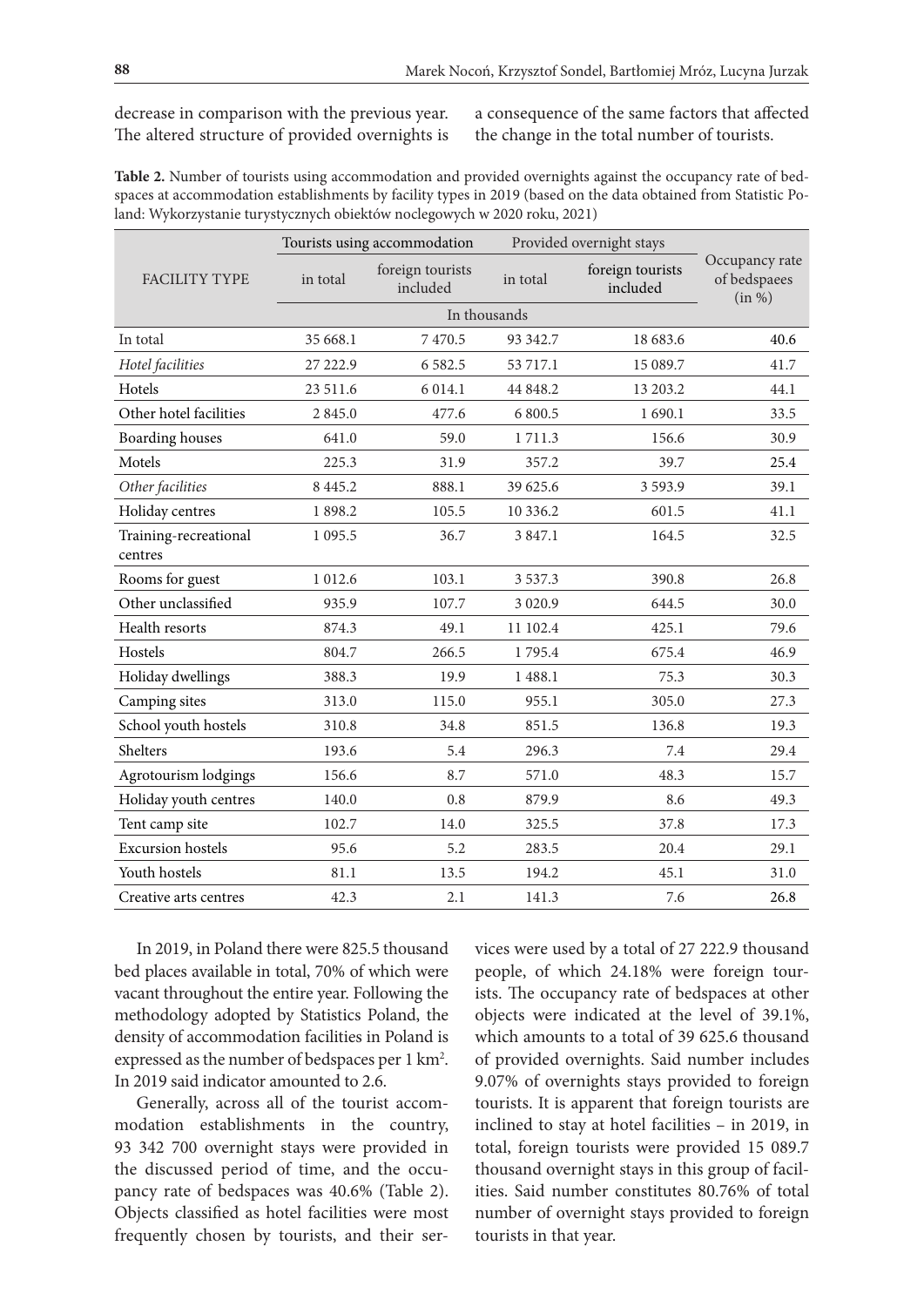| Table 3. Number of tourists using accommodation and provided overnight stays with an occupancy rate of bed      |
|-----------------------------------------------------------------------------------------------------------------|
| places at accommodation establishments by facility types in 2020 (based on the data obtained from Statistic Po- |
| land: Wykorzystanie turystycznych obiektów noclegowych w 2020 roku, 2021)                                       |

|                                        | Tourists using accommodation |                              |            | Provided overnight stays     |                                          |  |
|----------------------------------------|------------------------------|------------------------------|------------|------------------------------|------------------------------------------|--|
| <b>FACILITY TYPE</b>                   | in total                     | foreign tourists<br>included | in total   | foreign tourists<br>included | Occupancy rate<br>of bedspaces<br>(in %) |  |
|                                        |                              |                              |            |                              |                                          |  |
| In total                               | 17879.0                      | 2 2 6 3 .8                   | 51 377.2   | 6 623.0                      | 26.8                                     |  |
| Hotel facilities                       | 13 128.2                     | 1945.5                       | 28 29 5.3  | 4982.4                       | 25.5                                     |  |
| Hotels                                 | 11 131.4                     | 1744.0                       | 22 973.4   | 4 1 1 3 .1                   | 26.0                                     |  |
| Other hotel facilities                 | 1 5 1 3 .8                   | 165.4                        | 4 0 9 3.8  | 781.5                        | 24.6                                     |  |
| <b>Boarding</b> houses                 | 376.4                        | 25.2                         | 1 0 4 5 .5 | 70.7                         | 22.3                                     |  |
| Motels                                 | 106.6                        | 10.9                         | 182.5      | 17.0                         | 16.1                                     |  |
| Other facilities                       | 4750.8                       | 318.2                        | 23 08 1.9  | 1 640.5                      | 28.7                                     |  |
| Holiday centres                        | 1 241.9                      | 45.0                         | 6 6 5 0.4  | 255.4                        | 31.9                                     |  |
| Guest rooms                            | 628.6                        | 34.6                         | 2 3 4 5 .9 | 167.5                        | 21.8                                     |  |
| Training and recreation-<br>al centres | 544.4                        | 11.9                         | 2 1 5 5 .5 | 81.5                         | 24.0                                     |  |
| Health resorts                         | 466                          | 24.9                         | 5 306.8    | 186.5                        | 54.5                                     |  |
| Other unclassified                     | 394.1                        | 37.1                         | 1 621.0    | 326.6                        | 20.1                                     |  |
| Hostels                                | 350.0                        | 86.8                         | 987.4      | 328.7                        | 30.7                                     |  |
| Holiday dwellings                      | 310.6                        | 6.4                          | 1 303.4    | 43.7                         | 28.9                                     |  |
| Camping sites                          | 216.8                        | 38.3                         | 692.0      | 119.6                        | 24.5                                     |  |
| Shelters                               | 123.3                        | 2.0                          | 205.3      | 2.9                          | 23.4                                     |  |
| School youth hostels                   | 113.3                        | 12.3                         | 392.2      | 51.6                         | 12.0                                     |  |
| Tent camp sites                        | 104.8                        | 8.5                          | 283.1      | 23.6                         | 17.1                                     |  |
| Agrotourism lodgings                   | 99.9                         | 3.7                          | 400.0      | 26.8                         | 14.2                                     |  |
| Holiday youth centres                  | 63.4                         | 0.1                          | 434.0      | 2.3                          | 32.5                                     |  |
| <b>Excursion</b> hostels               | 42.4                         | 1.9                          | 143.7      | 5.8                          | 20.1                                     |  |
| Youth hostels                          | 30.8                         | 3.9                          | 84.1       | 15.6                         | 16.8                                     |  |
| Creative arts centres                  | 20.4                         | 0.7                          | 77.0       | 2.3                          | 17.3                                     |  |

According to the data on availability of accommodation in Poland published by Statistics Poland, at the end of July 2020 facilities in Poland offered 775.3 thousand bedspaces to tourists. This represents a decrease by 6.1% (50.2 thousand beds) compared to the previous year. The accommodations density indicator decreased by 0.1 point and thus amounted to 2.5. The highest number of bedspaces was offered at hotels (276.4 thousand) and holiday resorts (122.3 thousand).

In the scale of the entire country, occupancy rate of bedspaces was 26.8%, indicating a 13.8% decrease compared to 2019. As in the previous year, the most frequently selected accommodation establishments among tourists were hotels, offering a total of 276.4 thousand bedspaces used by 11.1 million tourists (Table 3). In this case the decrease in the number of tourists occupying this type of accommodation establishments is very jarring. In 2019 this number was 23.5 million, which translates into a 47.23% drop in the number of tourists staying at hotels. 4.8 million tourists occupied bedspaces at establishments defined as "other facilities", and in this particular group, tourists were mostly inclined to occupy holiday centres. These establishments accommodated a total of 1.2 million tourists and provided 6 650.40 thousand overnights. Other objects deemed relatively popular among tourists were guest rooms (628.6 thousand tourists staying overnight) and training-recreational centres (544.4 thousand tourists staying overnight).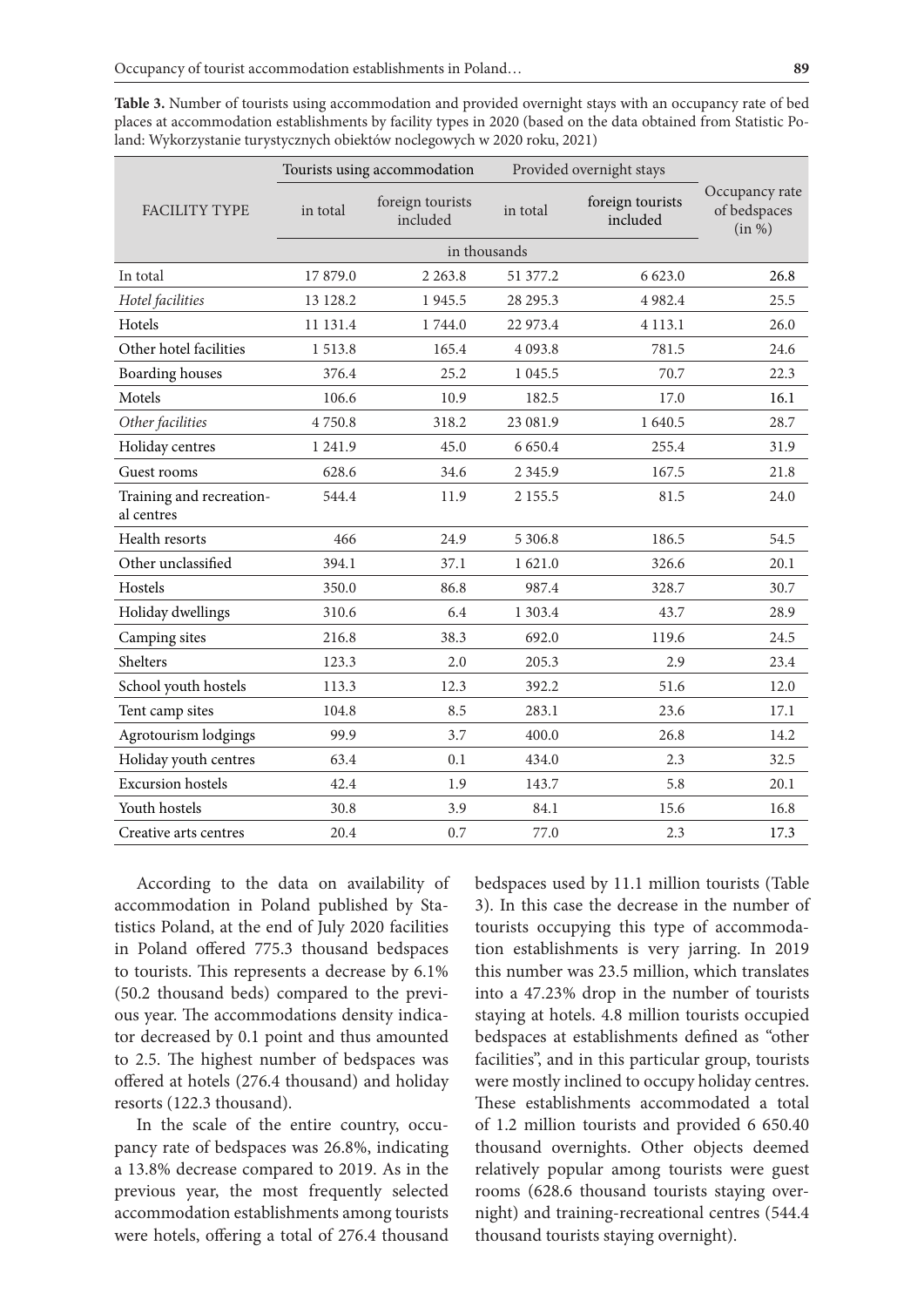As far as preferences of foreign tourists are concerned, there was no distinct change – in 2020, same as in 2019, they chose hotels. In total, foreign tourists were provided with 6 623.00 thousand of overnight stays at hotels across Poland, which comprises 62.10% of total number of provided overnights in the country.

In 2020 tourist lodging establishments accommodated 49.9% (17.8 million) fewer tourists than in 2019, which gives 17.9 million tourists. The total number of provided overnights in 2020 was 51 377.20, which means that the occupancy rate of bedspaces was 26.8% (the difference compared to 2019 being 13.8%).

**Table 4.** Number of overnight stays provided to tourists with the occupancy rate of bedspaces by voivodeships in 2019 and 2020 (based on the data obtained from Statistic Poland: Wykorzystanie turystycznych obiektów noclegowych w 2019 roku, 2020; Wykorzystanie turystycznych obiektów noclegowych w 2020 roku, 2021)

| <b>VOIVODESHIPS</b> | Overnight stays provided<br>in 2019 |                                | Occupan-                                     | Overnight stays provid-<br>ed in 2020 |                                 | Occupancy                                |
|---------------------|-------------------------------------|--------------------------------|----------------------------------------------|---------------------------------------|---------------------------------|------------------------------------------|
|                     | in total                            | foreign tour-<br>ists included | cy rate of<br>bedspaces in<br>2019<br>(in %) | in total                              | foreign<br>tourists<br>included | rate of bed-<br>spaces in 2020<br>(in %) |
|                     | in thousands                        |                                |                                              | in thousands                          |                                 |                                          |
| <b>POLAND</b>       | 93 342.7                            | 18 683.6                       | 40.6                                         | 51 377.2                              | 6 623.00                        | 26.8                                     |
| Zachodniopomorskie  | 16 084.7                            | 4 0 3 9 .7                     | 51.5                                         | 9 9 4 7.1                             | 2 0 3 5 .60                     | 37.8                                     |
| Pomorskie           | 10 333.3                            | 1 659.8                        | 43.1                                         | 6701.0                                | 552.4                           | 31.7                                     |
| Kujawsko-pomorskie  | 4 5 7 0 .1                          | 306                            | 45.7                                         | 2 3 7 1 .7                            | 106.5                           | 29.9                                     |
| Warmińsko-mazurskie | 3 3 7 9 .5                          | 395.4                          | 31.8                                         | 2 3 7 2.7                             | 120.0                           | 27.5                                     |
| Dolnośląskie        | 9617.9                              | 1 640.5                        | 39.4                                         | 5 5 1 5 .5                            | 603.8                           | 26.3                                     |
| Małopolskie         | 14 855.5                            | 4 1 0 5 .1                     | 43.0                                         | 6 8 4 1.8                             | 928.4                           | 25.7                                     |
| Podkarpackie        | 3 602.1                             | 279.1                          | 34.8                                         | 2 1 1 3 .6                            | 97.4                            | 25.4                                     |
| Śląskie             | 6 5 20.3                            | 966.1                          | 38.0                                         | 3 3 4 2 .0                            | 360.0                           | 23.3                                     |
| Opolskie            | 938.2                               | 128.5                          | 32.5                                         | 467.3                                 | 55.2                            | 22.2                                     |
| Podlaskie           | 1 3 1 5 .5                          | 207.1                          | 30.6                                         | 830.0                                 | 62.8                            | 22.1                                     |
| Łódzkie             | 2 7 2 6.7                           | 508.0                          | 35.1                                         | 1 3 5 1 .9                            | 251.7                           | 21.9                                     |
| Świętokrzyskie      | 1940.1                              | 121.2                          | 33.7                                         | 1 0 4 1 .5                            | 47.0                            | 21.9                                     |
| Mazowieckie         | 9709.9                              | 3 1 3 3 .0                     | 44.0                                         | 4 0 5 7.9                             | 872.4                           | 21.3                                     |
| Lubelskie           | 2 3 8 1 .0                          | 220.6                          | 31.8                                         | 1 3 9 7 . 2                           | 65.1                            | 21.1                                     |
| Lubuskie            | 1 480.0                             | 322.6                          | 29.7                                         | 934.1                                 | 157.0                           | 21.1                                     |
| Wielkopolskie       | 3 8 8 7.8                           | 651.2                          | 31.0                                         | 2 0 9 1.8                             | 307.8                           | 20.4                                     |

The discrepancy in the occupancy rate of bedspaces between 2019 and 2020 across all the voivodeships in Poland is presented in the Table 4 and visualized on the map below (Fig. 4). Mazowieckie, Małopolskie, Kujawsko-pomorskie, Śląskie and Zachodniopomorskie Voivodeships were most severely affected by the crisis – the change in the occupancy rate of bedspaces as compared with 2019 was, respectively, 22.7%, 17.3%, 15.8%, 14.7% and 13.7%.

The highest occupancy rate of bedspaces in 2020 was recorded in the following voivodeships:

− Zachodniopomorskie, where occupancy rate of bedspaces was at 37.8%, i.e. 9.9 million of overnights, which includes 2035.60 thousand foreign tourists.

- − Pomorskie, where occupancy rate of bedspaces was at 31.7%, i.e. 6.7 million of overnights, which includes 552.4 thousand foreign tourists.
- − Kujawsko-pomorskie, where occupancy rate of bedspaces was at 29.9%, i.e. 2.3 million of overnights, which includes 106.5 thousand foreign tourists.
- − Warmińsko-mazurskie, where occupancy rate of bedspaces was at 27.5%, i.e. 2.3 million of overnights, which includes 120 thousand foreign tourists.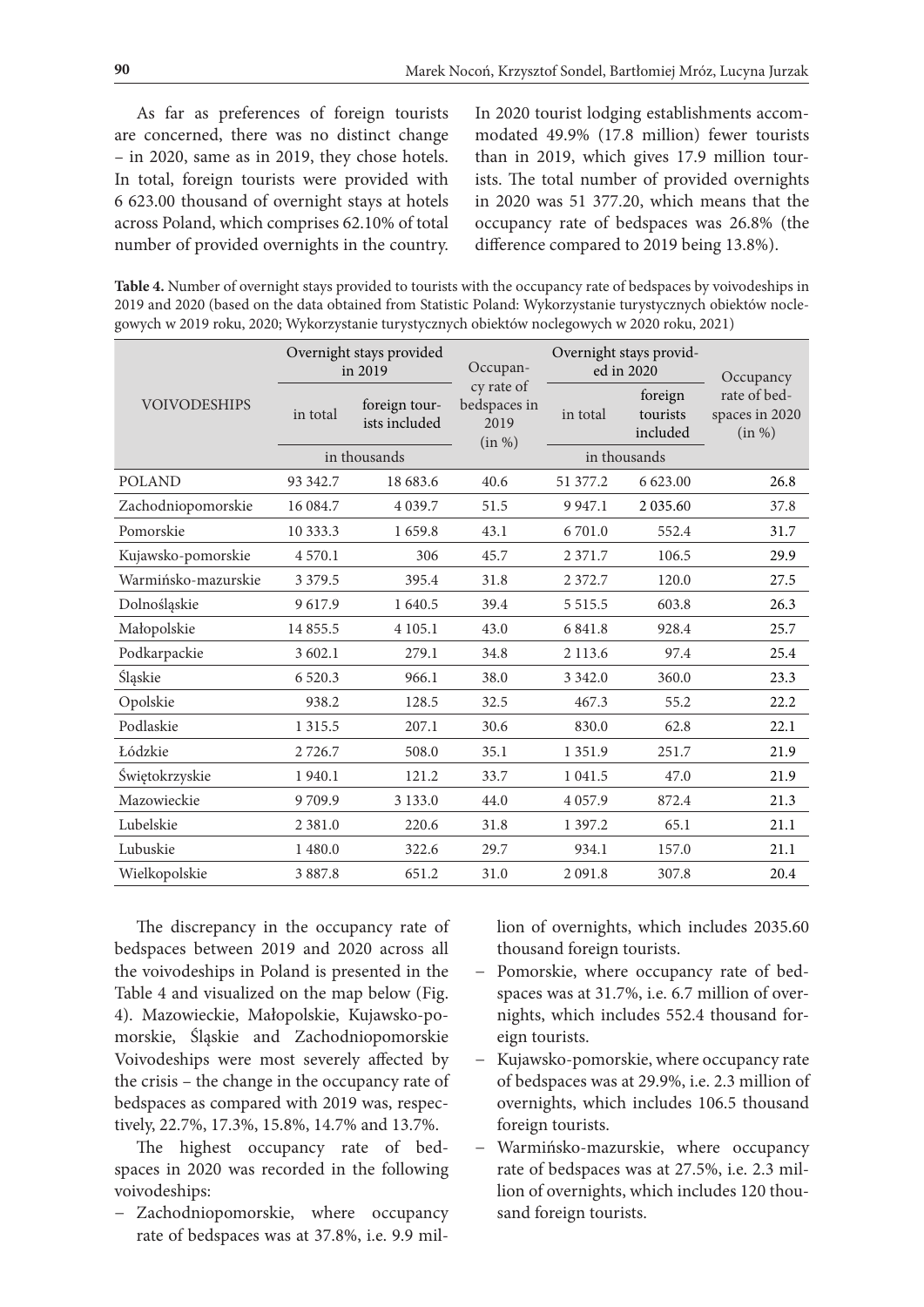22.7%

11.8%

17.3%

22.7%

 $11.4%$ 

 $10.6\%$ 

 $10.39$ 

 $4.3%$ 

 $14.7%$ 

 $13.1%$ 

 $8.6^{\circ}$ 

15.8%



Figure 4. Decline in occupancy rate [%] of bedspaces in individual voivodeships between 2019 and 2020 (Authors' own ela boration based on the data obtained from Statistic Poland: Wykorzystanie turystycznych obiektów noclegowych w 2019 roku, 2020; Wykorzystanie turystycznych obiektów noclegowych w 2020 roku, 2021)

In order to fully understand the extent of changes, however, the above-mentioned results must be supplemented with values pertaining to the indicator of density of tourist accommodation establishments. Of all Voivodeships in Poland, the highest values of said indicator, ranging from 4.6 to 6.3 bedspaces per  $1 \text{ km}^2$ , were noted in Zachodniopomorskie, Pomorskie and Małopolskie voivodeships. Although the occupancy rate of bed spaces in Małopolskie voivodeship in 2020 was admittedly lower (25.7%) than in Warmińsko-mazurskie voivodeship, one should bear in mind that the difference in total number of overnight stays provided to tourists between 2019 and 2020 (Fig. 5) was over 8 million stays, whereas in the case of Warmińsko-Mazurskie voivodeship it was approximately 1 million overnights.

It should also be noted that availability of accommodation establishments in the area

**Figure 5.** Difference in the number of provided overnights between 2019 and 2020 (expressed in millions) (Authors' own elaboration based on the data obtained from Statistic Poland: Wykorzystanie turystycznych obiektów noclegowych w 2019 roku, 2020; Wykorzystanie turystycznych obiektów noclegowych w 2020 roku, 2021)

of the Zachodniopomorskie and Pomorskie voivodeships fluctuates on a season-to-season basis, whereas in the case of the Małopolskie voivodeship, lodging facilities are mostly available throughout the year.

The smallest drop in the number of tourists was noted in the Opolskie and Podlaskie voivodeships. Considering the difference in occupancy rate of bedspaces between 2019 and 2020, the decrease was at 10.3% and 8.5%, respectively. However, the density of tourist accommodation establishments in this part of Poland is the lowest and ranges between 0.7 and 1.5 of a bedspace per 1 km2 . Thus, at least from the economic point of view, the voivodeships in question were not as adversely affected as the rest of the voivodeships, even if the difference in the occupancy rate may seem relatively high.

## **4. Conclusions**

Occupancy rate of bedspaces in Poland in the year of the COVID-19 coronavirus pandemic outbreak diminished in comparison with the

preceding period of time by 13.8%, and eventually amounted to 25.8% of the potential tourist accommodation base in Poland. Such a signif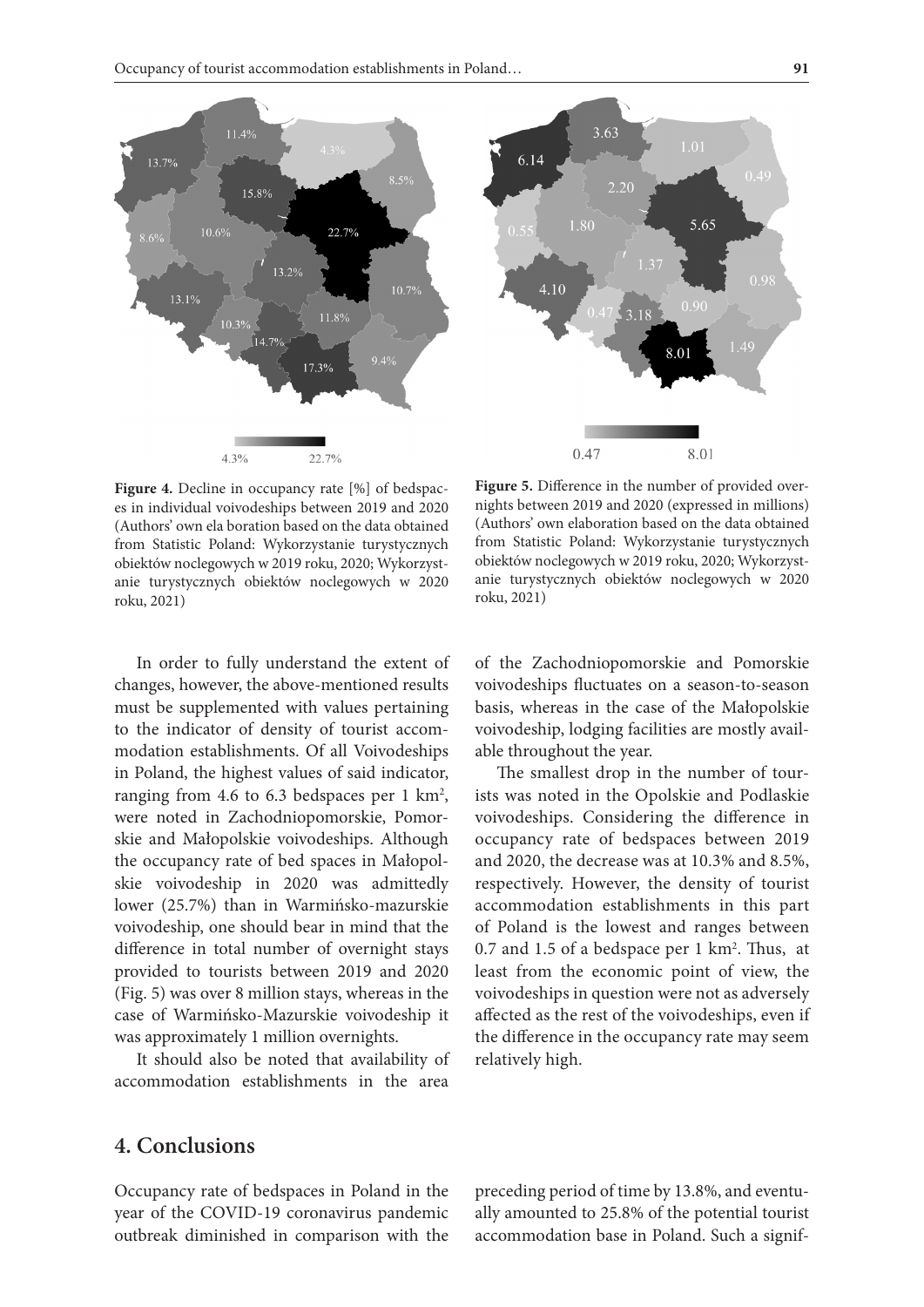icant decrease generated considerable losses within the sector of accommodation services, which had a direct influence on Gross Domestic Product.

The highest drop in the indicator of bedspaces occupancy rate was recorded in relation to health resorts and amounted to 25.1, arriving at 54.5% in 2020. This decrease was certainly significant from the point of view of those objects, yet it was hotels that suffered the most in terms of changes in the total number of provided overnight stays. The indicator of bedspaces occupancy rate decreased in this case by 16.2%. Nevertheless, one should note that said facilities offer the largest number of bedspaces in Poland. The real decrease in the number of provided overnight stays amounted to 25.42 million, which translates into gigantic losses.

Voivodeship affected the most by the decrease in the number of tourists include the Zachodniopomorskie, Małopolskie, Mazowieckie and Pomorskie voivodeships. These regions are believed to be the most popular tourist destinations in Poland, and as such they recorded the highest results in the sales of overnights. However, they also incurred the greatest loss compared to the previous year.

It is also very important to consider the situation of hoteliers. Problems related to the crisis in the industry and difficult situation on the market result from the legal solutions proposed by government. The first legal acts which directly influenced rental of bedspaces were Regulation of the Minister of Health of 13 March 2020 on the announcement of an epidemic threat in the territory of the Republic of Poland, the status of the epidemic threat in connection with SARS-CoV-2 virus infections (Rozporządzenie Ministra Zdrowia z dnia 13 marca 2020 r. W sprawie ogłoszenia na obszarze Rzeczypospolitej Polskiej stanu zagrożenia epidemicznego, 2020; Rozporządzenie Ministra Zdrowia z dnia 14 marca

2020 r. zmieniające rozporządzenie w sprawie ogłoszenia na obszarze Rzeczypospolitej Polskiej stanu zagrożenia epidemicznego, 2020), and Regulation of the Council of Ministers of 31 March 2020 on the implementation of specified restrictions, orders and prohibitions in relation with the State of Epidemic (Rozporządzenie Rady Ministrów z dnia 31 marca 2020 r. w sprawie ustanowienia określonych ograniczeń, nakazów i zakazów w związku z wystąpieniem stanu epidemii, 2020). The above-mentioned acts, especially the imposed restrictions on free movement and provision of accommodation services, constituted the direct legal cause of the decrease in the occupancy of tourist accommodation facilities in Poland.

Another set of legal acts that is worth mentioning is the so-called *Anti-crisis shield,* which comprised over 30 legal acts aimed at, *inter alia*, supporting the economy and entrepreneurs. The results of research performed by the Institute of Tourism show that entrepreneurs were appreciative of solutions that involve deferring the payment of Social Security contributions for a period of 3 months, 3-month idle time pay and loans for micro-entrepreneurs from the Labour Fund. As the key problems connected with applying for financial support entrepreneurs pointed to unclearness of regulations and inadequacy of available (Walas, 2020) These legislation issues paired with obstructions in acquiring the support also adversely affected the functioning of the hospitality industry,

Summarizing the data presented in the article and the analysis thereof, the authors confirmed the research hypothesis: The occupancy of tourist accommodation facilities in Poland decreased drastically after the COVID-19 coronavirus pandemic outbreak, which was most noticeable in the voivodeships characterized by high density of accommodation facilities.

## **References**

Chinazzi M., Davis J., Ajelli M., Gioannini C., Litvinova M., Merler S., Pastore y Piontti A., Mu K., Rossi L., Sun K., Viboud C., Xiong X., Yu H., Halloran E., Longini Jr I,. Vespignani A., 2020. The effect of travel restrictions on the spread of the 2019 novel coronavirus (COVID-19) outbreak. Science 368, 395-400.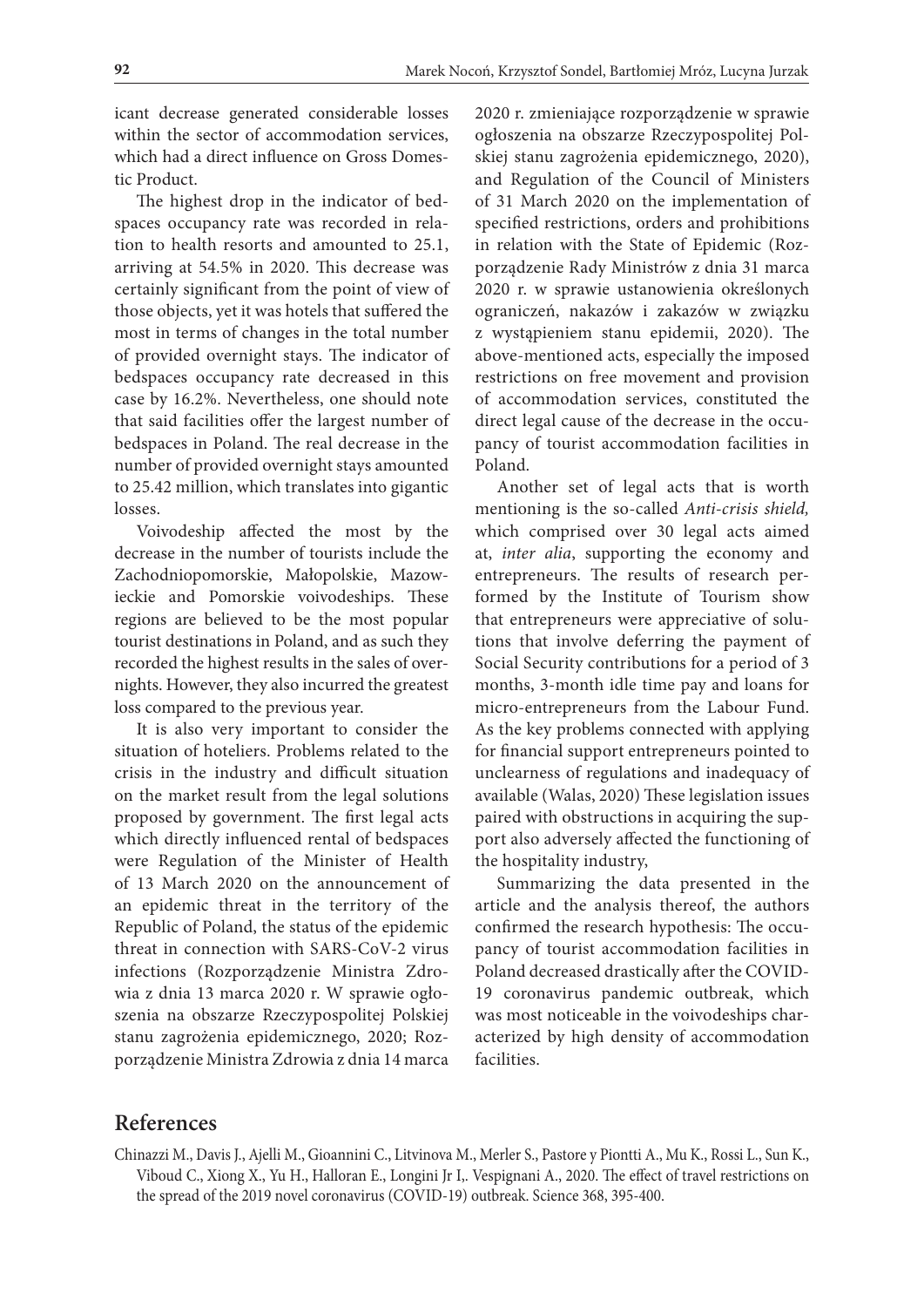- Ciotti M., Benedetti F., Zella D., Angeletti S., Ciccozzi M., Bernardini S., 2021. SARS-Cov-2 infection and the COVID-19 pandemic emergency: the importance of diagnostic methods. Chemotherapy 66(1-2), 17-23.
- Collins-Kreiner N., Ram Y., 2020. National tourism strategies during the Covid-19 pandemic. Annals of Tourism Research 89, 103076, https://doi.org/10.1016/j.annals.2020.103076.
- Gaworecki W., 2007. Turystyka. Polskie Wydawnictwo Ekonomiczne, Warszawa [In Polish].
- International Recommendations for Tourism Statistics 2008, 2010. Studies in Methods Series M No. 83/Rev.1, Department of Economic and Social Affairs, United Nations, New York, pp. 134.
- Korinth B., 2020. The impact of COVID-19 on foreign travel plans of Polish tourists in 2020. Studia Periegetica 4(32), 59-69.
- Kraśniewska W., Tupaczewska A., Jasiukiewicz D., Uchman J., 2020. Methodological report: Tourist accommodation statistics. Social Surveys Department of Statistics Poland. Statistical Office in Rzeszów, Rzeszów.
- Lewandowska A., Meyer B., Milewski D., Panasiuk A., Pawlicz A., Szostak D., Tokarz A., 2007. Ekonomika turystyki. Wydawnictwo Naukowe PWN, Warszawa, pp. 229 [In Polish].
- Panasiuk A., 2020. Przyczynek do badań nad wpływem pandemii na stan gospodarki turystycznej. [In:] Nessel K. (Ed.), Turystyka w naukach społecznych, volume 3. Instytut Przedsiębiorczości, Uniwersytet Jagielloński, 55–70[In Polish]
- Roman, M., Niedziółka, A., Krasnodębski, A., 2020. Respondents' involvement in tourist activities at the Time of the COVID-19 Pandemic. Sustainability 12(22), 9610, https://doi.org/10.3390/su12229610.
- Rozporządzenie Ministra Zdrowia z dnia 13 marca 2020 r. W sprawie ogłoszenia na obszarze Rzeczypospolitej Polskiej stanu zagrożenia epidemicznego, 2020. Dz. U. poz. 433 [In Polish].
- Rozporządzenie Ministra Zdrowia z dnia 14 marca 2020 r. zmieniające rozporządzenie w sprawie ogłoszenia na obszarze Rzeczypospolitej Polskiej stanu zagrożenia epidemicznego, 2020. Dz. U. 2020, poz. 441 [In Polish].
- Rozporządzenie Rady Ministrów z dnia 31 marca 2020 r. w sprawie ustanowienia określonych ograniczeń, nakazów i zakazów w związku z wystąpieniem stanu epidemii, 2020. Dz. U. 2020, poz. 566 [In Polish].
- Sala K., 2015. Baza noclegowa jako czynnik rozwoju regionów w Polsce. Przedsiębiorczość Edukacja 11, 301-313 [In Polish].
- Świstak E., Świątkowska M., 2018. Spatial diversity of accommodation as a determinant of tourism in Poland. Ekonomiczne Problemy Turystyki 2(34), 201-2010 [In Polish with English abstract].
- Škare M., Riberio Soriano D., Porada-Rochoń M., 2021. Impact of COVID-19 on the travel and tourism industry. Technological Forecasting and Social Change 163, 120469, https://doi.org/10.1016/j.techfore.2020.120469.
- Uğur G.N., Akbıyık A., (2020). Impacts of COVID-19 on global tourism industry: A cross-regional comparison. Tourism Management Perspectives 36, 100744, https://doi.org/10.1016/j.tmp.2020.100744.
- Ustawa z dnia 29 sierpnia 1997 r. o usługach hotelarskich oraz usługach pilotów wycieczek i przewodników turystycznych, 1997. Dz. U. 1997 Nr 133 poz. 884 [In Polish].
- Walas B., 2020. Badania opinii pracodawców podsektora hotelarstwa w czasie pandemii COVID-19, część I. Instytut Turystyki w Krakowie, Kraków [In Polish].
- Walas B., Kruczek Z., 2020. The impact of COVID-19 on tourism in Cracow in the eyes of tourism entrepreneurs. Studia Periegetica 2(30), 79-95.
- Wykorzystanie turystycznych obiektów noclegowych w 2019 roku [Occupancy of tourist accommodation establishments in 2019], 2020. Informacje Sygnalne, Główny Urząd Statystyczny [Statistics Poland], https://stat. gov.pl/download/gfx/portalinformacyjny/pl/defaultaktualnosci/5494/6/15/1/wykorzystanie\_turystycznych\_ obiektow\_noclegowych\_w\_2019\_informacja\_sygnalna.pdf (Date of acces: 09.04.2021) [In Polish].
- Wykorzystanie turystycznych obiektów noclegowych w 2020 roku [Occupancy of tourist accommodation establishments in 2020], 2021. Informacje Sygnalne, Główny Urząd Statystyczny [Statistics Poland], https://stat. gov.pl/download/gfx/portalinformacyjny/pl/defaultaktualnosci/5494/6/25/1/wykorzystanie\_turystycznych\_ obiektow\_noclegowych\_w\_2020\_r.pdf (Date of acces: 09.04.2021) [In Polish].
- Yang Y., Altschuler B., Liang Z., Li X., (2020). Monitoring the global COVID-19 impact on tourism: The COVID19 tourism index. Annals of Tourism Research, 103120 https://doi.org/10.1016/j.annals.2020.103120.
- Yuni L.H.K., 2020). Analysis of Domestic Tourist Travel Preferences Post-Covid-19 Pandemic. Journal of Applied Sciences in Travel and Hospitality 3(2), 80-88.